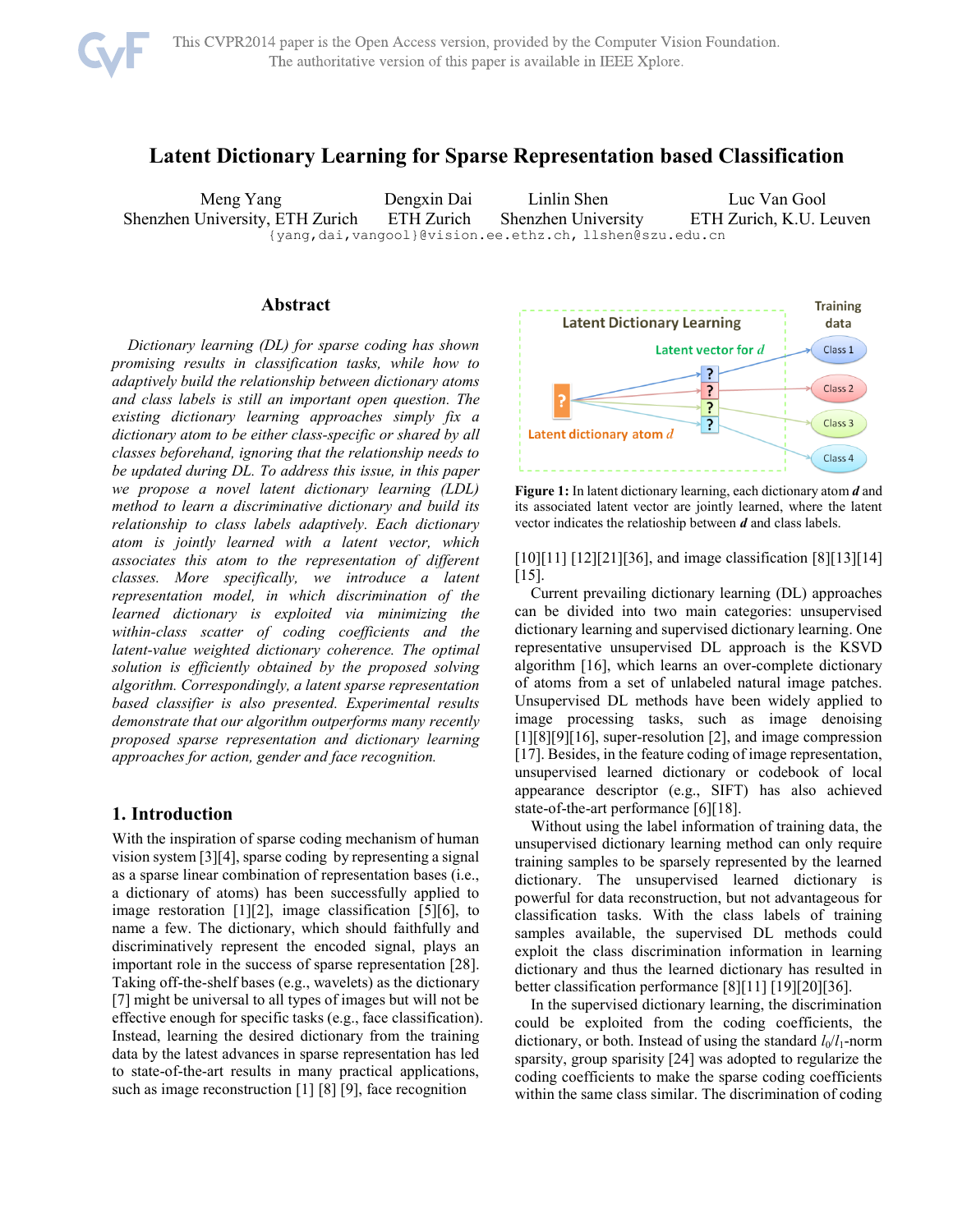coefficients has also been exploited by learning a dictionary and a classifier over the coding coefficients jointly [8][10][11][19]. Due to the promising performance of class-specific dictionary representation reported in [5], regularizations associated to the dictionary, e.g., reducing the dictionary coherence [20], requiring a sub-dictionary representing well for some class but bad for all the other classes [22][26], has also been introduced in the dictionary updating. In addition, stronger discrimination has been exploited in Fisher discrimination dictionary learning where both discriminative reconstruction error and sparse coefficients were achieved [21][36].

Although improved performance has been reported in the existing dictionary learning approaches, there still remains one critical issue, i.e., how to adaptively build the relationship between dictionary atoms and class labels. In the existing supervised dictionary learning approaches, the label of dictionary atom is predefined and fixed  $-$  each dictionary atom is either associated to all classes in  $[8][10][11][19][24]$ , or assigned to a single class in  $[20][21][22][26][36]$ . It is popular to set the label of dictionary atom beforehand; however, this predefined relationship may not be accurate due to the fact that atoms are being updated. In addition, in the case that each dictionary atom has only a single class label, the possible big correlation between different-class dictionary atoms would reduce the discrimination of the learned dictionary. In the case that each dictionary atom is shared by all classes, the mixed information from different classes may reduce the discrimination of the learned dictionary.

In this paper we propose a new discriminative latent dictionary learning (LDL) model to learn a dictionary and a latent matrix jointly, where the latent matrix indicates the relationship between dictionary atoms and class labels, as shown in Fig. 1. The latent matrix is adaptively updated so that it more flexibly associates dictionary atoms to their classes. Meanwhile, the within-class similarity of coding coefficients is enhanced, and a latent-value weighted dictionary coherence term is proposed to reduce the correlation of dictionary atoms between different classes. To this end, the latent correspondence of dictionary atoms to class labels is adaptively built and a latent dictionary is discriminatively learned. Correspondingly, a latent classification model was presented to fully exploit the discrimination of the learned latent dictionary. The LDL is evaluated on the application of action, gender, and face classification. Compared with other state-of-the-art dictionary learning methods, LDL has better or competitive performance in various classification tasks.

The rest of this paper is organized as follows. Section 2 briefly introduces related work. Section 3 presents the proposed LDL model. Section 4 describes the optimization procedure of LDL. Section 5 conducts experiments, and Section 6 concludes the paper.

## **2. Related Work**

Based on predefined relationship between dictionary atoms and class labels, current supervised dictionary learning can be categorized into three main types: shared dictionary learning (i.e., each dictionary atom is associated to all classes), class-specific dictionary learning (i.e., each dictionary atom is assigned to only a single class), and hybrid dictionary (i.e., combination of shared dictionary atoms and class-specific dictionary atoms) learning.

In the first category, a dictionary shared by all classes is learned while the discrimination of coding coefficients is exploited [8][10][11][19][24]. It is very popular to learn a shared dictionary and a classifier over the representation coefficients jointly. Marial *et al.* [19] proposed to learn discriminative dictionaries with a linear classifier of coding coefficients simultaneously. Based on KSVD [16], Zhang and Li [10] also proposed a joint learning algorithm called discriminative KSVD (DKSVD) for face recognition, followed by the work proposed by Jiang *et al*. [11] via adding a label consistent term. Recently, Mairal *et al.* [8] proposed a task-driven DL framework which minimizes different risk functions of the representation coefficients for different tasks. Generally speaking, by fixing all dictionary atoms associated to all classes, a shared dictionary and a classifier over the coding coefficients are jointly learned in the work above [8][10][11][19]. Although a shared dictionary usually has a small size, making the coding in the testing phase efficiently, no class-specific representation residuals can be used.

In the class-specific dictionary learning, each dictionary atom is predefined to correspond to a single class label so that the class-specific reconstruction error could be used for classification [20][21][22][26][36]. Mairal *et al.* [22] introduced a discriminative reconstruction penalty term in the KSVD model [16] for the application of texture segmentation and scene analysis. Yang *et al.* [21] introduced Fisher discrimination both in the sparse coding coefficients and class-specific representation. Castrodad and Sapiro [26] learned a set of action-specific dictionaries with non-negative penalty on both dictionary atoms and representation coefficients. To encourage the dictionaries representing different classes to be as independent as possible, Ramirez *et al.* [20] introduced an incoherence promoting term to the DL model. Since each dictionary atom is fixed to a single class label, the representation residual associated with each class-specific dictionary could be used to do classification; however, the dictionary atoms belonging to different classes can still have big correlations, and the size of the learned dictionary can be very big when there are a large number of classes.

Very recently, the hybrid dictionary combing class-specific dictionary atoms and shared dictionary atoms have been learned. Zhou et al. [13] learned a hybrid dictionary with a Fisher-like regularization on the coding coefficients, while Kong *et al.* [12] learned a hybrid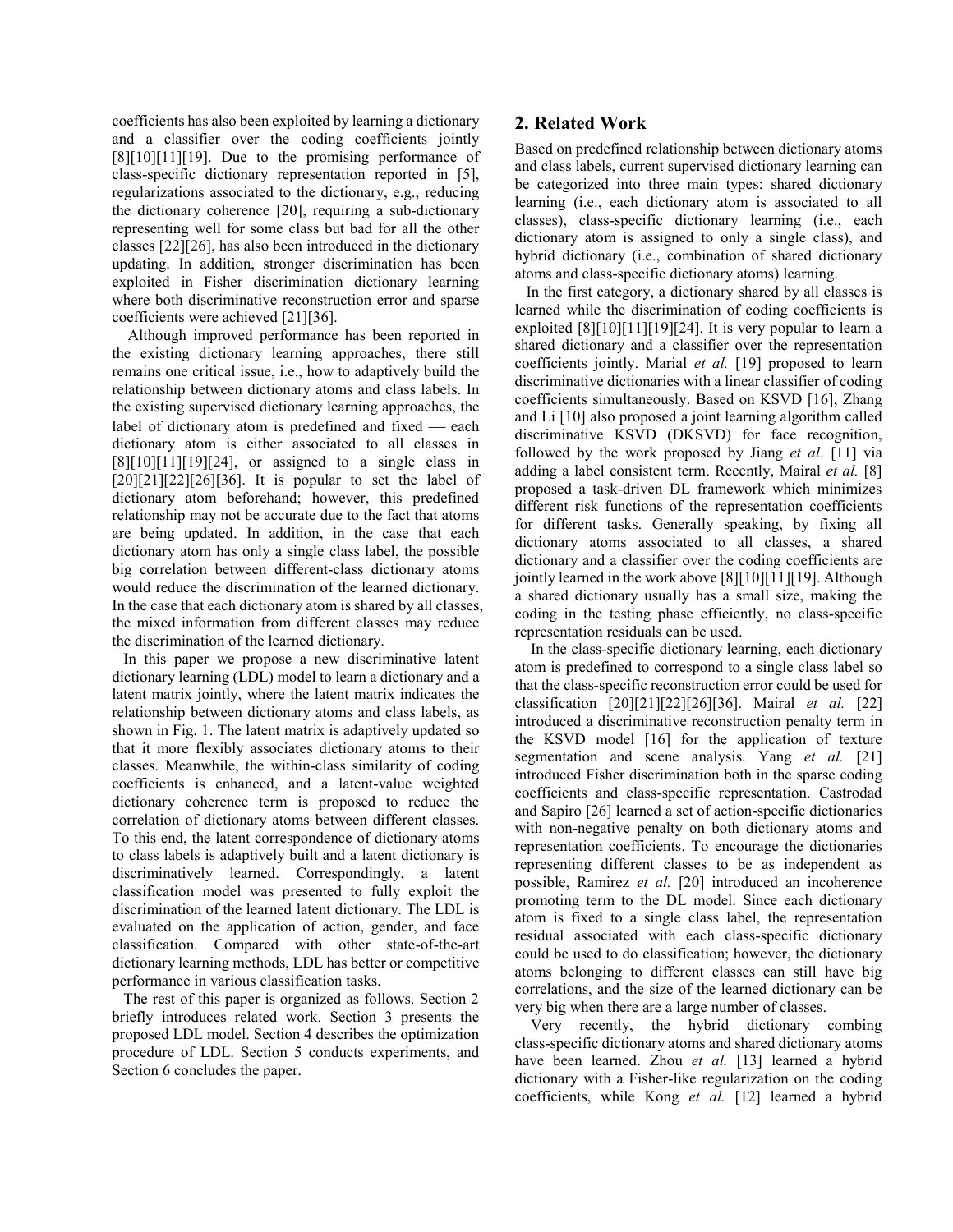dictionary by introducing a coherence penalty term of different sub-dictionaries. Instead of using a flat category structure, Shen *et al.* [27] proposed to learn a dictionary with a hierarchical category structure. Although the shared dictionary atoms could reduce the size of the learned hybrid dictionary to some extent, the shared part and class-specific part also need to be predefined and how to balance these two parts in the hybrid dictionary is not a trivial task.

## **3. Latent Dictionary Learning (LDL)**

Instead of predefining the labels of each learned dictionary atom like the shared dictionary atom and class-specific dictionary atom, we propose a latent dictionary learning model, where the relationship between a dictionary atom and a class label is indicated by a latent value. The learned latent dictionary includes a dictionary  $D=[d_1, d_2, ..., d_N]$ and a latent matrix  $W=[w_1,w_2,\ldots,w_C]$ , where *N* is the number of dictionary atoms, *C* is the number of classes, *d<sup>m</sup>* is a dictionary atom, and  $\mathbf{w}_j = [w_{j,1}, w_{j,2}, \dots, w_{j,N}]^T \in \mathbb{R}^{N \times 1}$  is a latent vector to indicate the relationship of all dictionary atoms to the *j*-th class data. For instance,  $w_{j,m}$ =0 indicates that  $d_m$  does not represent the *j*-th class data; and  $w_i$ <sub>*m*</sub>>0</sub> indicates that  $d_m$  is a representation basis of *j*-th class data.

### **3.1. Latent dictionary learning model**

Denote by  $A=[A_1, A_2, ..., A_C]$  the set of training samples, where  $A_j$  is the sub-set of the training samples from the *j*-th class. Denote by  $X = [X_1, X_2, ..., X_C]$ , where  $X_j$  is the sub-matrix containing the coding coefficients of  $A_i$  over  $D$ . Different from the existing sparse representation, we introduce a latent representation model to code *A* on the desired dictionary *D*. Take the latent representation of *j*-th class data,  $A_j$ , as an example. With the latent vector  $w_j$ indicating the relationship between *D* and *j*-th class data, the latent representation model requires *D* should well represent all training samples of *j*-th class, i.e.,  $A_j \approx D \text{diag}(w_j) X_j$ , where  $\text{diag}(w_j)$  is a diagonal matrix with  $w_j$ as its diagonal vector. In order to make the latent value have physical meaning, the latent value is required to be non-negative. To balance the latent data representation of different classes, the summarization of latent values for each class should be equal to each other, i.e.,  $\sum_{m} w_{j,m} = \sum_{m} w_{l,m}$  for  $j \neq l$ . Besides, *D* is also required to have powerful classification ability for *A*. To this end, we propose the following latent dictionary learning (LDL) model:

model:  
\n
$$
\min_{D,X,W} \sum_{j=1}^{C} \left\| A_j - D \text{diag}\left(w_j\right) X_j \right\|_F^2 + \lambda_1 \left\| X_j \right\|_1 + \lambda_2 \left\| X_j - M_j \right\|_F^2
$$
\n
$$
+ \lambda_3 \sum_{j=1}^{C} \sum_{l \neq j} \sum_{n=1}^{N} \sum_{m \neq n} w_{j,m} \left( d_m^T d_n \right)^2 w_{l,n}
$$
\n
$$
\text{s.t. } w_{j,m} \ge 0 \ \forall j, m; \qquad \sum_m w_{j,m} = \delta, \ \forall m; \tag{1}
$$

where  $\delta$  is a temporary scalar, which is determined by the initialization of  $W$ . The initialization of  $W$  need ensure the balanced representation of different classes.

In the latent dictionary learning model, the discrimination is exploited via the dictionary itself and the coding coefficients associated to *D*. Apart from requiring the coding coefficient should be sparse, we also minimize the within-class scatter of coding coefficients,  $||X_j - M_j||$ , to make the training samples from the same class have similar coding coefficients, where  $M_j$  is the mean vector matrix with the same size as  $X_i$  and takes the mean column vector of  $X_i$  as its column vectors. In order to reduce the disturbance between dictionary atoms associated to different classes, we proposed a latent-value weighted

dictionary coherence term,

\n
$$
\sum_{j=1}^{C} \sum_{l \neq j} \sum_{n=1}^{N} \sum_{m \neq n} w_{j,m} \left( \boldsymbol{d}_{m}^{T} \boldsymbol{d}_{n} \right)^{2} w_{l,m}
$$

to promote the incoherence between dictionary atoms. If the dictionary atom  $d_m$  and  $d_n$  are very similar (i.e., the absolute value of  $d_m^T d_n$  is big), the desired latent values,  $w_{j,m} \times w_{l,n}$ , will become smaller via minimizing the proposed weighted dictionary coherence term. Thus  $d_m$  and  $d_n$  would be more likely associated to the same class.

The latent matrix *W* and the learnt dictionary *D* do the latent representation together. When  $w_{j,m}$  for  $d_m$  is large, under the sparse constraint of  $X_j$ ,  $d_m$  would more likely have a big contribution in the representation of  $X_j$ , and then in the dictionary updating  $X_i$  would also have a bigger effect on the updating of  $d_m$ .

#### **3.2. Discussion of latent matrix**

For a dictionary atom  $d_m$ , let  $v_m = [w_{1,m}, w_{2,m}, \ldots, w_{C,m}] \in \mathbb{R}^{1 \times C}$ be its latent values for all classes. This latent vector builds the relationship between  $d_m$  and all class labels. The constraints on latent value in Eq. (1) allow  $d_m$  represent different class data more flexibly than the class-specific dictionary atom and the shared dictionary atom. Both the class-specific dictionary learning and shared dictionary learning could be regarded as special cases of the proposed latent dictionary learning.

When all  $v_m$  have only one non-zero element (e.g., 1), each dictionary atom can only represent the data of a single class. In this case, the latent dictionary learning becomes

discriminative class-specific dictionary learning  
\n
$$
\min_{\mathbf{D}, X} \sum_{j=1}^{C} ||A_j - \mathbf{D}_{(j)} X_j||_F^2 + \lambda_1 ||X_j||_1 + \lambda_2 ||X_j - M_j||_F^2
$$
\n
$$
+ \lambda_3 \sum_{j=1}^{C} \sum_{l \neq j} ||\mathbf{D}_{(j)}^T \mathbf{D}_{(l)}||
$$
\n(2)

where  $\mathbf{D}=[\mathbf{D}_{(1)}, \mathbf{D}_{(2)}, \dots, \mathbf{D}_{(C)}], \mathbf{D}_{(j)}$  is the sub-dictionary associated to the *j*-th class.

When all elements of  $v_m$  have the same value for every *m*, e.g.,  $w_{i,m}$ =1 for each *j* and each *m*, each dictionary atom can represent the data of all classes. In this case, the latent dictionary learning changes to discriminative shared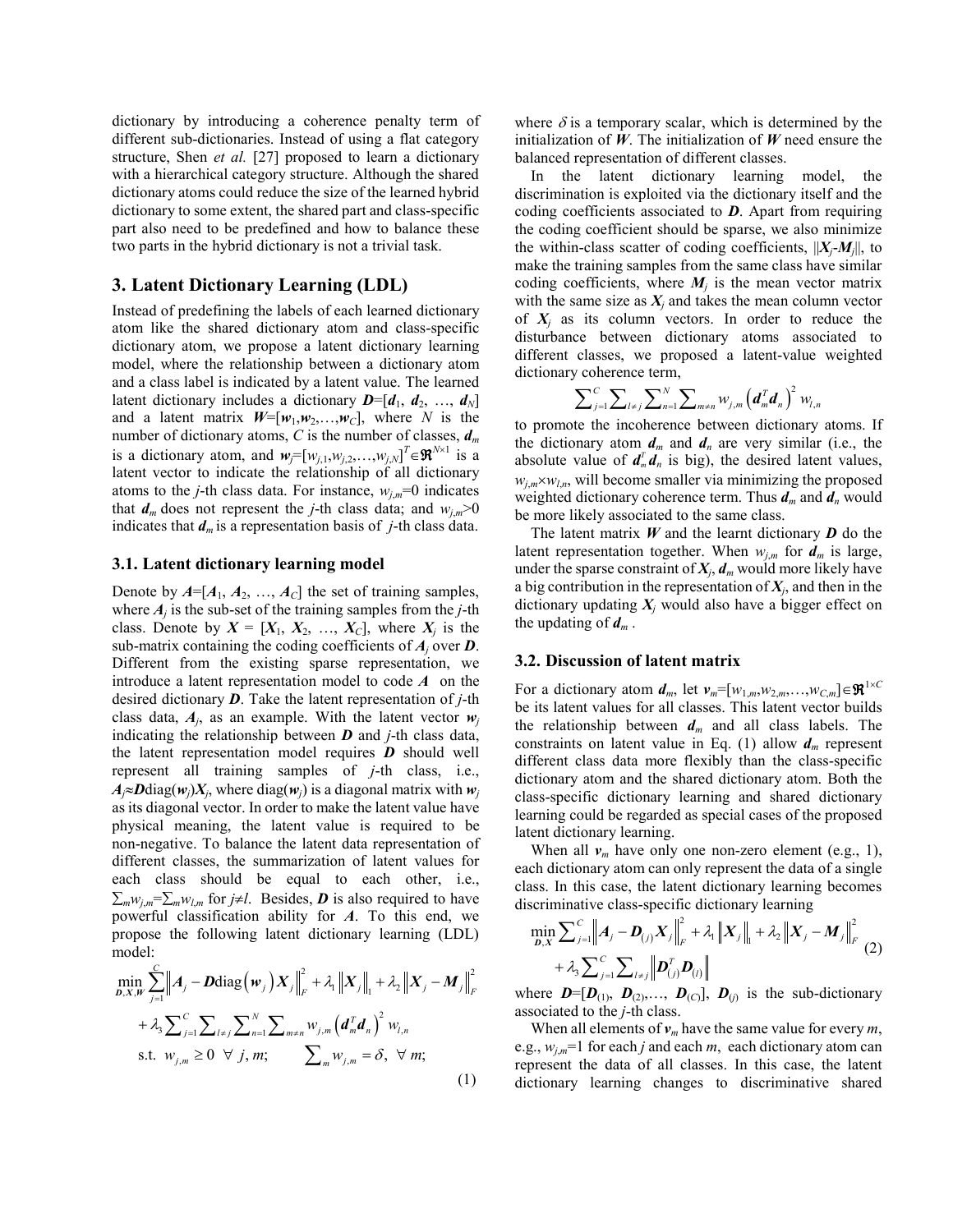dictionary learning

ionary learning  
\n
$$
\min_{D,X} \sum_{j=1}^{C} ||A_j - DX_j||_F^2 + \lambda_1 ||X_j||_1 + \lambda_2 ||X_j - M_j||_F^2
$$
\n
$$
+ \lambda_3 \sum_{n=1}^{N} \sum_{m \neq n} (d_m^T d_n)^2
$$
\n(3)

## **3.3. Latent classification model**

After latent dictionary learning, the dictionary *D* and the latent matrix *W* are known. The latent vector  $w_j$  indicates the relationship between all atoms of *D* and *j*-th class. Since the latent value is non-negative, the latent vector, denoted by  $\boldsymbol{\mu} = \sum_{j=1}^{C} w_j$ , reflects the total relationship between all atoms of *D* and all involved classes. A big value of  $\mu_m$  shows dictionary atom  $d_m$  is important to the representation of all classes.

In the testing phase, for a testing sample *y* there are two coding strategies: globally coding *y* on the whole latent dictionary and locally coding *y* on the latent sub-dictionary associated to some class. Based on the learned latent dictionary  $\bm{D}$  and  $\bm{W}$ , we proposed a latent-value weighted classification model.

When the training samples for each class are rather enough, the testing sample *y* is locally coded as (take *j*-th class as an example)

$$
\hat{\boldsymbol{\alpha}} = \arg\min_{\boldsymbol{\alpha}} \|\mathbf{y} - \boldsymbol{D}\text{diag}(\mathbf{w}_j)\boldsymbol{\alpha}\|_2^2 + \lambda \|\boldsymbol{\alpha}\|_1 \tag{4}
$$

Then the classification is conducted via  
identity 
$$
(y) = \arg \min_j {\left\| y - D \text{diag}(w_j) \hat{\boldsymbol{\alpha}} \right\|_2^2 + \lambda \|\hat{\boldsymbol{\alpha}}\|_1}
$$
 (5)

When the training samples for each class are not enough (e.g., in face recognition, action recognition), the testing sample *y* is globally coded as

is globally coded as  
\n
$$
\hat{\boldsymbol{\alpha}} = \arg \min_{\boldsymbol{\alpha}} \|\mathbf{y} - \mathbf{D} \text{diag}(\boldsymbol{\mu}) \boldsymbol{\alpha}\|_2^2 + \lambda \|\boldsymbol{\alpha}\|_1
$$
 (6)

Then the classification is conducted via  
identity 
$$
(y) = \arg \min_j \{ ||y - D \text{diag}(w_j) \hat{\boldsymbol{\alpha}}||_2 \}
$$
 (7)

## **4. Optimization of LDL**

The LDL objective function in Eq. (1) can be divided into two sub-problems by learning dictionary and latent matrix alternatively: updating  $X$  and  $D$  by fixing  $W$ , and updating *W* by fixing *X* and *D*.

## **4.1. Dictionary Learning**

By fixing the latent matrix 
$$
W
$$
, the LDL model becomes  
\n
$$
\min_{D,X} \sum_{j=1}^{C} ||A_j - D \text{diag}(\boldsymbol{w}_j) \boldsymbol{X}_j||_F^2 + \lambda_1 ||\boldsymbol{X}_j||_1 + \lambda_2 ||\boldsymbol{X}_j - \boldsymbol{M}_j||_F^2
$$
\n
$$
+ \lambda_3 \sum_{j=1}^{C} \sum_{l \neq j} \sum_{n=1}^{N} \sum_{m \neq n} w_{j,m} (d_m^T d_n)^2 w_{l,n}
$$

The dictionary learning could also be optimized by alternatively solving  $X$  and  $D$ . When  $D$  is fixed, the solving of *X* is a sparse coding problem with an additional within-class scatter term, which could be solved class by class:

class:  
\n
$$
\min_{X_j} \left\| A_j - D \text{diag}\left( w_j \right) X_j \right\|_F^2 + \lambda_1 \left\| X_j \right\|_1 + \lambda_2 \left\| X_j - M_j \right\|_F^2 (9)
$$

The problem could be solved efficiently by using the Iterative Projection Method [29] as [21].

When *X* is fixed, denote by  $Y=[Y_1, Y_2, \ldots, Y_C]$  the latent coding coefficient, where  $Y_j = \text{diag}(w_j)X_j$ , the dictionary learning problem of Eq. (8) changes to

rning problem of Eq. (8) changes to  
\n
$$
\min_{\mathbf{D}} ||A - \mathbf{D}Y||_F^2 + \lambda_3 \sum_{j=1}^C \sum_{l \neq j} \sum_{n=1}^N \sum_{m \neq n} w_{j,m} \left( \mathbf{d}_m^T \mathbf{d}_n \right)^2 w_{l,n}
$$
 (10)

Here we update the dictionary atom by atom. Let  $\mathbf{\Gamma} = \mathbf{Y}\mathbf{Y}^T$ ,  $\vec{A} = A \vec{Y}^T$ . For the updating of *n*-th dictionary atom, the object function could be rewritten as <br>  $\min_{\vec{a}_n} Tr(\vec{D}^T \vec{D} \vec{\Gamma} - 2\vec{D}^T \vec{A}) + 2\lambda_3 \sum_{m \neq n} (d_m^T d_n)^2 \sum_{j=1}^C \sum_{l \neq j} w_{j,m} w_{l,n}$  (11)

function could be rewritten as  
\n
$$
\min_{d_n} Tr(D^T D \boldsymbol{\Gamma} - 2 \boldsymbol{D}^T \boldsymbol{\Lambda}) + 2 \lambda_3 \sum_{m \neq n} \left( \boldsymbol{d}_m^T \boldsymbol{d}_n \right)^2 \sum_{j=1}^C \sum_{l \neq j} w_{j,m} w_{l,n}
$$
(11)

Based on the dictionary updating algorithm of [30], *d<sup>n</sup>* is

updated by Eq. (12) and Eq. (13)  
\n
$$
\boldsymbol{u} = \left(\boldsymbol{\Gamma}_{n,n}\boldsymbol{I} + 2\lambda_3\boldsymbol{I}_{\mathcal{Q}}\right)^{-1}\left(\boldsymbol{\Lambda}_n - \boldsymbol{D}\boldsymbol{\Gamma}_n - 2\lambda_3\boldsymbol{Q}\boldsymbol{D}_n\right) \quad (12)
$$

$$
\boldsymbol{D}_n = \boldsymbol{d}_n = \boldsymbol{u}/\|\boldsymbol{u}\|_2 \tag{13}
$$

where  $Q = \sum_{m \neq n} d_m d_m^T \sum_{j=1}^C \sum_{l \neq j} w_{j,m} w_{l,n}$ , *I* is an identity matrix, *I*<sub>Q</sub> is a diagonal matrix with the same diagonal elements as  $\overline{Q}$ ,  $\Gamma_{n,n}$  is the element in *n*-th row and *n*-th column of  $\Gamma, \Gamma_n, \Lambda_n$ , and  $D_n$  are the *n*-th column vectors of  $\Gamma$ ,  $\Lambda$ , and  $D$ , respectively. Eq. (13) normalizes each dictionary atom to have unit  $l_2$ -norm.

With Eq. (12) and Eq. (13), each atom of *D* could be updated. As described in [30], after several iterations the updating of *D* will converge.

#### **4.2. Latent matrix learning**

When *D* and *X* are learnt, we fix them and learn the latent matrix *W*. Due to the constraint of  $\sum_{n} w_{k} = \delta$  for *k*-th class, we update the latent matrix class by class. For the updating

of 
$$
w_k
$$
 for k-th class, the LDL model of Eq. (1) changes to  
\n
$$
\min_{w_k} ||A_k - \mathbf{D} \text{diag}(\mathbf{w}_k) \mathbf{X}_k||_F^2
$$
\n
$$
+ 2\lambda_3 \sum_{n=1}^N w_{k,n} \sum_{m \neq n} (\mathbf{d}_m^T \mathbf{d}_n)^2 \sum_{j \neq k}^C w_{j,m}
$$
\n
$$
\text{s.t. } w_{k,n} \ge 0 \quad \forall \ n; \qquad \sum_{n} w_{k,n} = \delta
$$
\n(14)

which is a constrained quadratic programming problem. Here we proposed an efficient solver for Eq.  $(14)$ .

Denote by  $X_{k,n}$  the *n*-th column vector of  $X_k$ . Let  $b=$  $[b_1,b_2,...,b_N]^T$ ,  $b_n = \sum_{m \neq n} (\boldsymbol{d}_m^T \boldsymbol{d}_n)^2 \sum_{j \neq k}^C w_{j,m}$ ,  $\boldsymbol{a} = \text{vec}(A_k)$ ,  $\boldsymbol{B}_n = \boldsymbol{d}_n X_{k,n}$ , and  $\mathbf{R} = [\text{vec}(\mathbf{B}_1), \text{vec}(\mathbf{B}_2), \dots, \text{vec}(\mathbf{B}_N)]$ , where  $\text{vec}(\mathbf{B})$  is a column vector generated from a matrix *B* by concatenating all column vectors of *B*. Then the latent matrix learning

problem could be rewritten as  
\n
$$
\min ||\mathbf{a} - \mathbf{R} \mathbf{w}_k||_F^2 + 2\lambda_3 \mathbf{b}^T \mathbf{w}_k \text{ s.t. } w_{k,n} \ge 0 \quad \forall n; \sum_n w_{k,n} = \delta
$$
\n(15)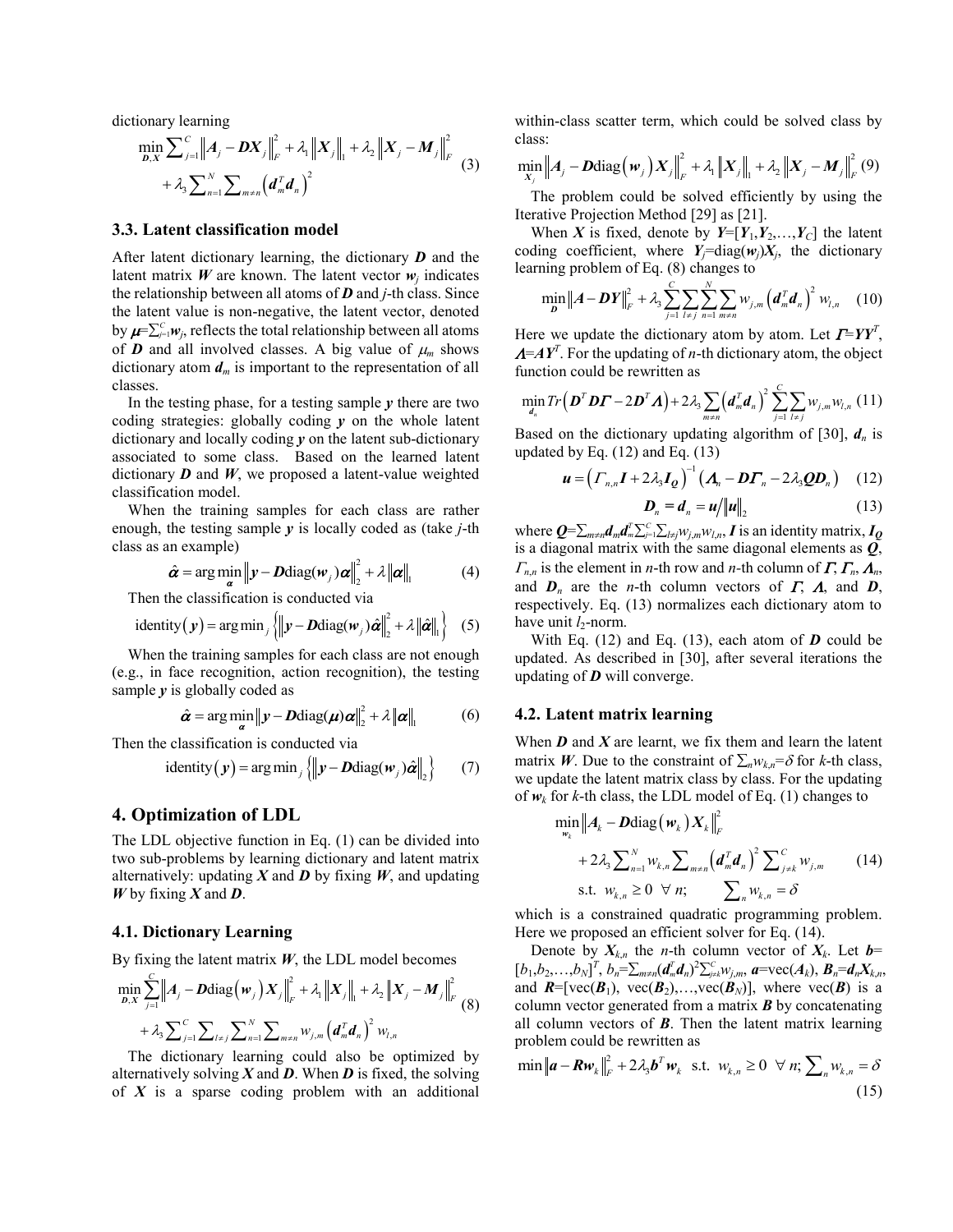Based on the framework of Iterative Projection Method (IPM) [29], Eq. (15) could be efficiently solved in an iterative procedure, where in *t*+1-th iteration we update the latent vector  $w_k^{(t+1)}$  as:

$$
\tau_0 = w_k^{(t)} - \left(R^T \left(R w_k^{(t)} - a\right) + \lambda_3 b\right) / \sigma \tag{16}
$$

$$
\boldsymbol{\tau}_1 = \boldsymbol{\tau}_0 - \left(\sum_n \tau_{0,n} - \delta\right) / N \tag{17}
$$

$$
\tau_2 = \max(\tau_1, 0) \tag{18}
$$

$$
\boldsymbol{w_k}^{(t+1)} = \boldsymbol{\tau}_2 / \sum_n \tau_{2,n} \cdot \delta \tag{19}
$$

where  $\sigma$  is a scalar variable to control the step length of IPM, and max $(\tau,0)$  is an operator to change the negative elements of  $\tau$  as 0. The detailed derivation of the solution of Eq. (15) is presented in the Appendix.

**Table 1:** Algorithm of Latent Dictionary Learning.

|    | <b>Latent Dictionary Learning (LDL)</b>                      |  |  |  |  |
|----|--------------------------------------------------------------|--|--|--|--|
| 1. | Initialization the latent matrix $W$                         |  |  |  |  |
| 2. | <b>Dictionary Learning</b>                                   |  |  |  |  |
|    | While not converge do                                        |  |  |  |  |
|    | Update X with fixed $D$ via solving Eq. (9).                 |  |  |  |  |
|    | Update dictionary $\bm{D}$ atom by atom by solving Eq. (10). |  |  |  |  |
|    | <b>End while</b>                                             |  |  |  |  |
| 3. | <b>Latent Matrix Learning</b>                                |  |  |  |  |
|    | Update the latent matrix $W$ via solving Eq. (14).           |  |  |  |  |
|    | Output                                                       |  |  |  |  |
|    |                                                              |  |  |  |  |

Return to step 2 until the values of the objective function in Eq. (1) in adjacent iterations are close enough or the maximum number of iterations is reached. Output *D* and *W*.



**Figure 2:** An example of LDL minimization process on UCF sport action dataset [31].

The whole algorithm of the proposed latent dictionary learning is summarized in Table 1. The algorithm will converge since the total cost function in Eq. (1) will decrease in two alternative optimizations. Fig.2 shows an example of LDL minimization on UCF sports action dataset [31].

### **5. Experiment results**

In this section, we verify the performance of LDL on various classification tasks. Action classification, gender classification, and face recognition are performed by using LDL and the competing methods in Section 5.1, Section 5.2, and Section 5.3, respectively. To clearly illustrate the advantage of LDL, we compare LDL with several latest DL methods, such as Discriminative K-SVD (DKSVD) [10], Label Consistent K-SVD (LCKSVD) [11], dictionary learning with structure incoherence (DLSI) [20], dictionary learning with commonality and particularity (COPAR) [12], joint dictionary learning (JDL) [13] and Fisher discrimination dictionary learning (FDDL) [21]. Besides, we also report sparse representation based classifier (SRC) [5], linear support vector machine (SVM) and some methods for special tasks. In no specific instruction, the number of class-specific atoms in these DL methods is set as the number of training samples in the same class.

As described in Section 3.2, the latent vector *v<sup>m</sup>* indicates the relationship between the *m*-th dictionary atom, *dm*, and class labels. In the initialization of  $W=[v_1; \ldots; v_m, \ldots, v_N], v_m$ is initialized to have only one non-zero element (e.g., 1). So latent dictionary is initialized by using class-specific atoms, of which the number is set as the number of training samples. In latent dictionary learning, the dictionary atom would be removed if its weight for all classes is less than a small positive scalar. So the number of latent dictionary atoms would be less than or equal to the initial number.

In all experiments, the parameters  $\lambda_1$  and  $\lambda_2$  in the dictionary learning phase and  $\lambda$  in the testing phase are determined via cross-validation. The parameter  $\lambda_3$ , which control the latent-value weighted dictionary coherence, is empirically set to  $0.0001*P/(N*(N-1))$ , where *P* is the number of all training samples. For action classification and face recognition, global coding on the learned dictionary (i.e., Eq.(4)) is adopted (e.g., LDL-GC, FDDL-GC), while in gender classification, we report the classification results of Eqs. (4) and (6) (e.g., LDL-LC(GC), FDDL-LC(GC)).

#### **5.1. Action Classification**

The benchmark action dataset, UCF sports action dataset [31], is used to conduct the action classification experiment. The UCF sports action dataset [31] collected video clips from various broadcast sports channels (e.g., BBC and ESPN). The action bank features of 140 videos provided by [32] are adopted in the experiment. These videos cover 10 sport action classes: driving, golfing, kicking, lifting, horse riding, running, skateboarding, swinging-(prommel horse and floor), swinging-(high bar) and walking, some of which are shown in Fig. 3.

As the experiment setting in [14] and [11], we evaluated the LDL via five-fold cross validation. Here  $\lambda_3$  is set to 0.1\**P*/(*N*\*(*N*-1)), the dimension of the action bank feature is reduced to 100 via PCA, and the performance of some specific methods for action recognition, such as Qiu 2011 [14], action back feature with SVM classifier (Sadanand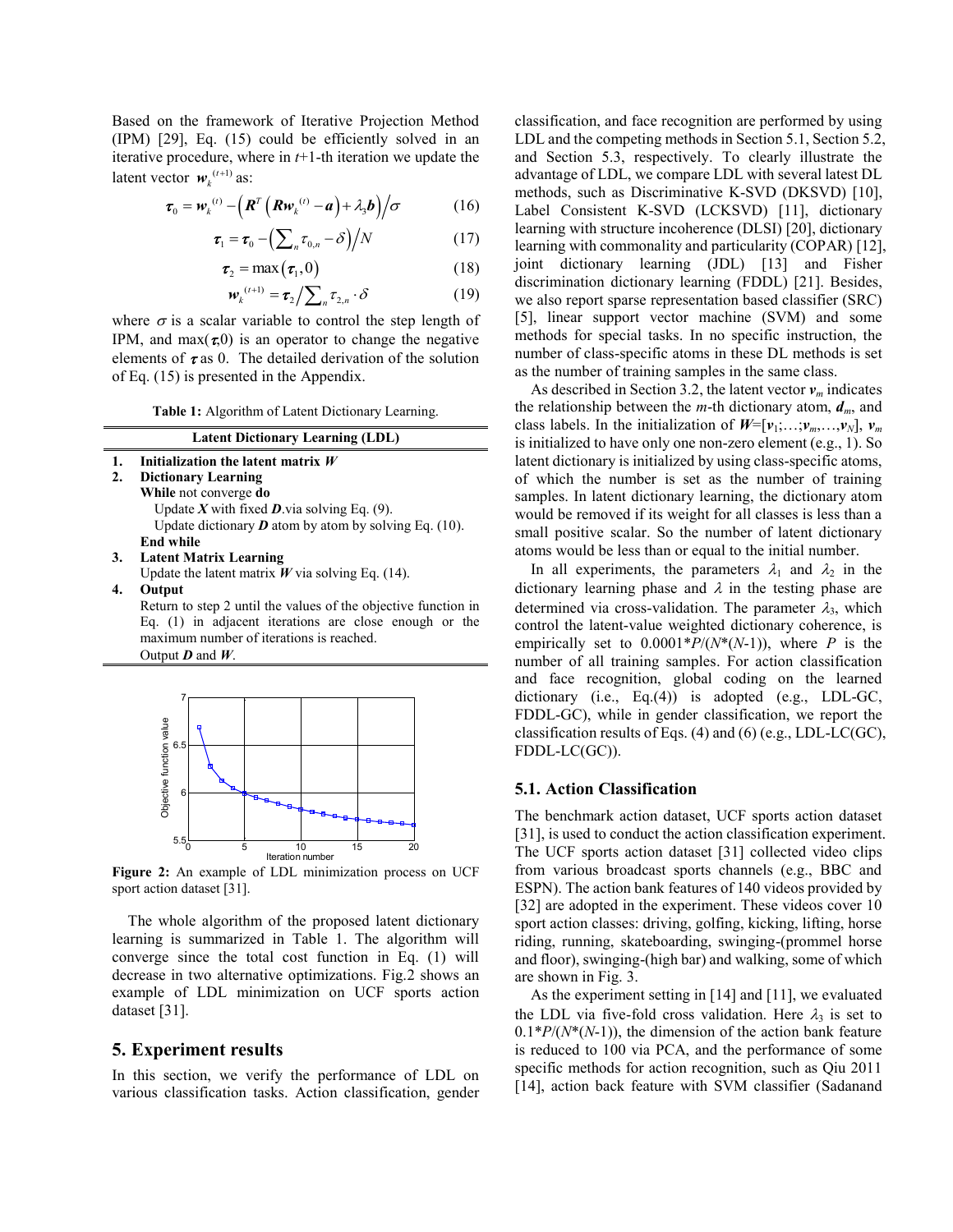2012) [32] are also reported. The recognition rates are listed in Table 2. We can observe that the proposed LDL achieves 95.0% accuracy, 1.4% improvement over the second best method, FDDL. With action bank features, all methods except DKSVD have the classification rates over 90%.

Following the leave-one-video-out experiment setting in [32], the proposed LDL could achieve 95.7% recognition accuracy, better than the state-of-the-art action recognition result (e.g., 95.0%) reported in [32].



**Figure 3:** Some video frames of the UCF sports action dataset.

| Methods       | Accuracy $(\% )$ |               | Methods Accuracy $(\% )$ |
|---------------|------------------|---------------|--------------------------|
| Oiu 2011      | 83.6             | <b>LCKSVD</b> | 91.2                     |
| Sadanand 2012 | 90.7             | <b>COPAR</b>  | 90.7                     |
| <b>SRC</b>    | 92.9             | JDL.          | 90.0                     |
| <b>DLSI</b>   | 92.1             | FDDL.         | 93.6                     |
| <b>DKSVD</b>  | 88.1             | LDL.          | 95.0                     |

**Table 2:** Classification rates (%) on the UCF sports action dataset.

## **5.2. Gender Classification**

*a) AR database:* As in [21], we chose a non-occluded subset (14 images per subject) from the AR face database [23], which consists of 50 males and 50 females, to conduct experiments of gender classification. Images of the first 25 males and 25 females were used for training, and the remaining 25 males and 25 females were used for testing. PCA was used to reduce the dimension of each image to 300.

The number training samples per class in gender classification is usually very large, so in gender classification we initially set the number of class-specific dictionary atoms in DL methods as 250. Table 3 lists the classification rates of all the competing methods. We can clearly see that LDL and other DL methods including class-specific dictionary atoms significantly outperform the shared dictionary learning methods, such as DKSVD and LCKSVD. The hybrid dictionaries (e.g., COPAR and JDL) are not better than class-specific dictionaries (e.g., FDDL and DLSI), which indicates that shared dictionary atoms are not powerful for classification. Our latent dictionary learning method with local-coding classifier (LDL-LC) has at least 1% improvement over all the other methods.

Class-specific dictionary usually has a big size. Here we reduce the number of class-specific dictionary atoms per class from 250 to 25, and then report the performance of LDL, JDL, COPAR, DLSI and FDDL in Table 4 (DKSVD and LCKSV are excluded since they don't contain class-specific dictionary atoms). It can be seen that the accuracies of all methods drop a little. However, LDL-LC can still achieve 95.0% accuracy, much better than other methods. The latent matrix in LDL allows the learned dictionary atoms to more flexibly represent the data of different classes. Especially in the case that only a small number of dictionary atoms available, the latent matrix could involve more dictionary atoms to represent the data of a certain class.

**Table 3:** The gender classification rates (%) on the AR database.

|               | Methods Accuracy $(\% )$ | Methods        | Accuracy $(\% )$ |
|---------------|--------------------------|----------------|------------------|
| <b>SRC</b>    | 93.0                     | <b>COPAR</b>   | 93.4             |
| DLSI          | 94.0                     | JDL.           | 92.6             |
| <b>DKSVD</b>  | 86.1                     | FDDL-LC        | 943              |
| <b>LCKSVD</b> | 86.8                     | <b>FDDL-GC</b> | 943              |
| <b>SVM</b>    | 92.4                     | $LDL-LC(GC)$   | 95.3 (94.8)      |

**Table 4:** The gender classification rates (%) on the AR database with 25 initialized class-specific dictionary atoms per class.

|           |  | DLSI COPAR JDL FDDL-LC(GC) LDL-LC(GC) |            |
|-----------|--|---------------------------------------|------------|
| 93.7 93.0 |  | 91.0 93.7(92.1)                       | 95.0(92.4) |

$$
\mathbb{Z}\left[ \mathbb{Z}\right]
$$



Male samples Female samples

**Figure 4:** Some samples of males and females from FRGC 2.0.

**Table 5:** The gender classification rates (%) on the FRGC 2.0 database.

| Methods      | Accuracy $(\% )$ | Methods      | Accuracy $(\% )$ |
|--------------|------------------|--------------|------------------|
| <b>SRC</b>   | 93.0             | <b>COPAR</b> | 93.4             |
| <b>DLSI</b>  | 94.5             | JDL.         | 90.8             |
| <b>DKSVD</b> | 85.6             | $S(U)$ -SC   | 94.7(93.2)       |
| LCKSVD       | 89.5             | FDDL-LC(GC)  | 95.7(94.1)       |
| CNN          | 94.1             | LDL-LC(GC)   | 95.7(94.6)       |

*b) FRGC 2.0:* We then conduct gender classification on the large-scale FRGC 2.0 database [33] with the same experiment setting as that in [34] and [35]. There are 568 individuals (243 females and 325 males) and 14,714 face images collected under various lighting conditions and backgrounds. Some samples of male and female are shown in Fig. 4. 3,014 images from randomly selected 114 subjects are used as the test set, with the rest 11,700 images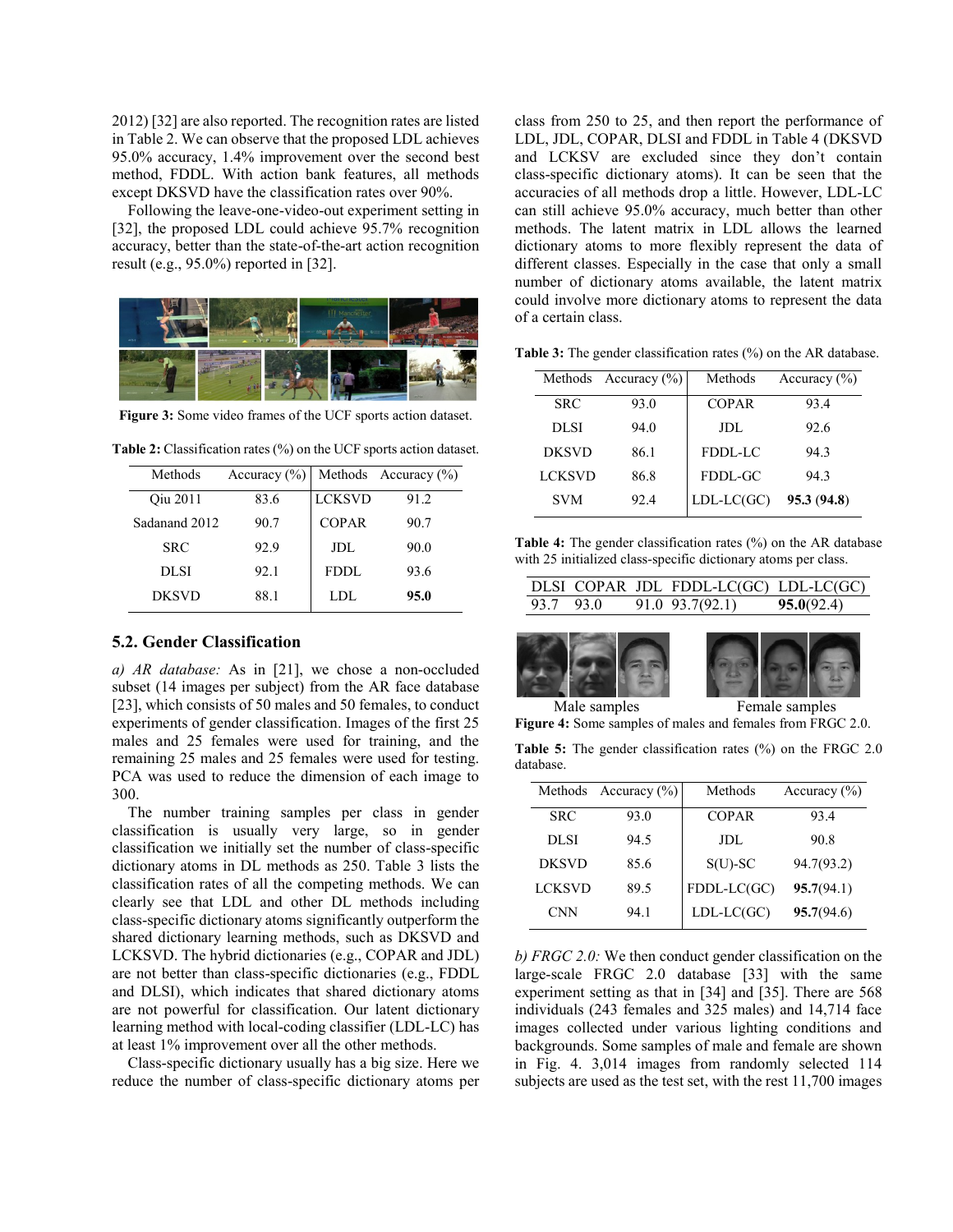as the training set. Here we use 300-dimensional PCA feature. The experimental results of DL methods are listed in Table 5, where the state-of-the-art S(U)-SC methods [35] and the CNN method [34] are also reported. One can see that LDL has similar performance with FDDL, while both LDL-LC and FDDL-LC are better than S(U)-SC, CNN, and other DL methods.

## **5.3. Face recognition**

In this section, we evaluate LDL on the experiments of face recognition. We firstly conduct face recognition on a subset of FRGC 2.0 [33]. This subset collects the face images of 316 subjects from the query face dataset, where the selected subject should have no less than 10 samples. This subset contains 7318 faces images, which have large variation of lighting, accessory, expression, and image blur, etc. 5 samples per person are randomly chosen as training data, with the remaining images for testing. 300-d PCA features are used and all experiments were run 5 times to calculate the mean and standard deviation. The results of all competing methods are listed in Table 6. For fair comparison, we also report JDL and DLSI with global-coding classifier, denoted by JDL\* and DLSI\*. We can observe than LDL is slightly better than FDDL, and significantly outperform other methods. Both the original classifiers of DLSI and JDL locally encode the testing sample on the sub-dictionary of each class, which don't work well in face recognition. The hybrid DL models, COPAR and JDL, work worse than LDL. This may be because it is not easy to predefine some atoms as shared dictionary atoms with the remaining atoms as class-specific atoms. When the shared dictionary part is big, the discrimination of the hybrid dictionary would decrease.

**Table 6:** The face recognition rates (%) on the FRGC 2.0 database.

| Methods    | Accuracy $(\%)$ Methods Accuracy $(\%)$ |              |                 |
|------------|-----------------------------------------|--------------|-----------------|
| <b>SRC</b> | $90.0 \pm 0.5$                          | <b>COPAR</b> | $89.6 \pm 0.5$  |
| DLSI       | $68.6\pm0.4$                            | JDL.         | $75.5 \pm 0.5$  |
| $DI.SI*$   | $93.4 \pm 0.4$                          | $JDI.*$      | $91.2 \pm 0.5$  |
| DKSVD      | $79.6 \pm 0.5$                          | <b>FDDL</b>  | $95.1 \pm 0.35$ |
| LCKSVD     | $80.2 \pm 0.8$                          | LDL.         | $95.3 \pm 0.23$ |
| SVM        | $72.9 \pm 0.7$                          |              |                 |

We also evaluate LDL on the application of face recognition in the wild. The aligned labeled face in the wild (LFWa) [25] is used here. LFW is a large-scale database, which contains variations of pose, illumination, expression, misalignment and occlusion, etc, as shown in Fig. 5. 143 subjects with no less than 11 samples per subject are chosen (4174 images in total). For each person the first 10 samples are used for training data with the remaining samples for testing. Histogram of Uniform-LBP is extracted via dividing a face image into  $10\times8$  patches. Then we use PCA to reduce the histogram dimension to 1000. Table 7 illustrates the comparison of all methods. Similar to the results on FRGC, LDL achieves the best performance. Especially, the proposed LDL has over 4% improvement compared to the hybrid dictionary learning models.



**Figure 5:** Some face images of LFWa.

**Table 7:** The face recognition results of different methods on the LFW database.

|               | Methods Accuracy $(\%)$ Methods Accuracy $(\%)$ |              |      |
|---------------|-------------------------------------------------|--------------|------|
| <b>SRC</b>    | 72.7                                            | <b>COPAR</b> | 72.6 |
| $DLSI*$       | 73.8                                            | $JDI.*$      | 72.8 |
| <b>DKSVD</b>  | 65.9                                            | FDDL         | 74.8 |
| <b>LCKSVD</b> | 66.0                                            | LDL.         | 77.2 |
| <b>SVM</b>    | 63.0                                            |              |      |

## **6. Conclusion**

We proposed a latent dictionary learning (LDL) method, which learns a discriminative dictionary and a latent matrix jointly for sparse representation based classification. The latent matrix is learned to indicate the relationship between dictionary atoms and class labels. Instead of fixing the labels of dictionary atoms beforehand, the latent matrix is updated in the latent dictionary learning and the relationship between dictionary atoms and class labels is adaptively built. Meanwhile, the within-class term of coding coefficients and latent-value weighted dictionary coherence term ensure the latent dictionary to be discriminatively trained. The extensive experiments of classifying action, gender and face identity demonstrated the effectiveness of LDL to other latest dictionary learning based classification methods.

## **Acknowledgement**

This work is partially supported by the National Natural Science Foundation of China under Grant no. 61272050

## **References**

- [1] M. Elad, and M. Aharon. Image denoising via sparse and redundant representations over learned dictionaries. *IEEE T. IP*, 15:(12):3736–3745, 2006.
- [2] J.C. Yang, J. Wright, Y. Ma, and T. Huang. Image super-resolution as sparse representation of raw image patches. In *Proc. CVPR,* 2008*.*